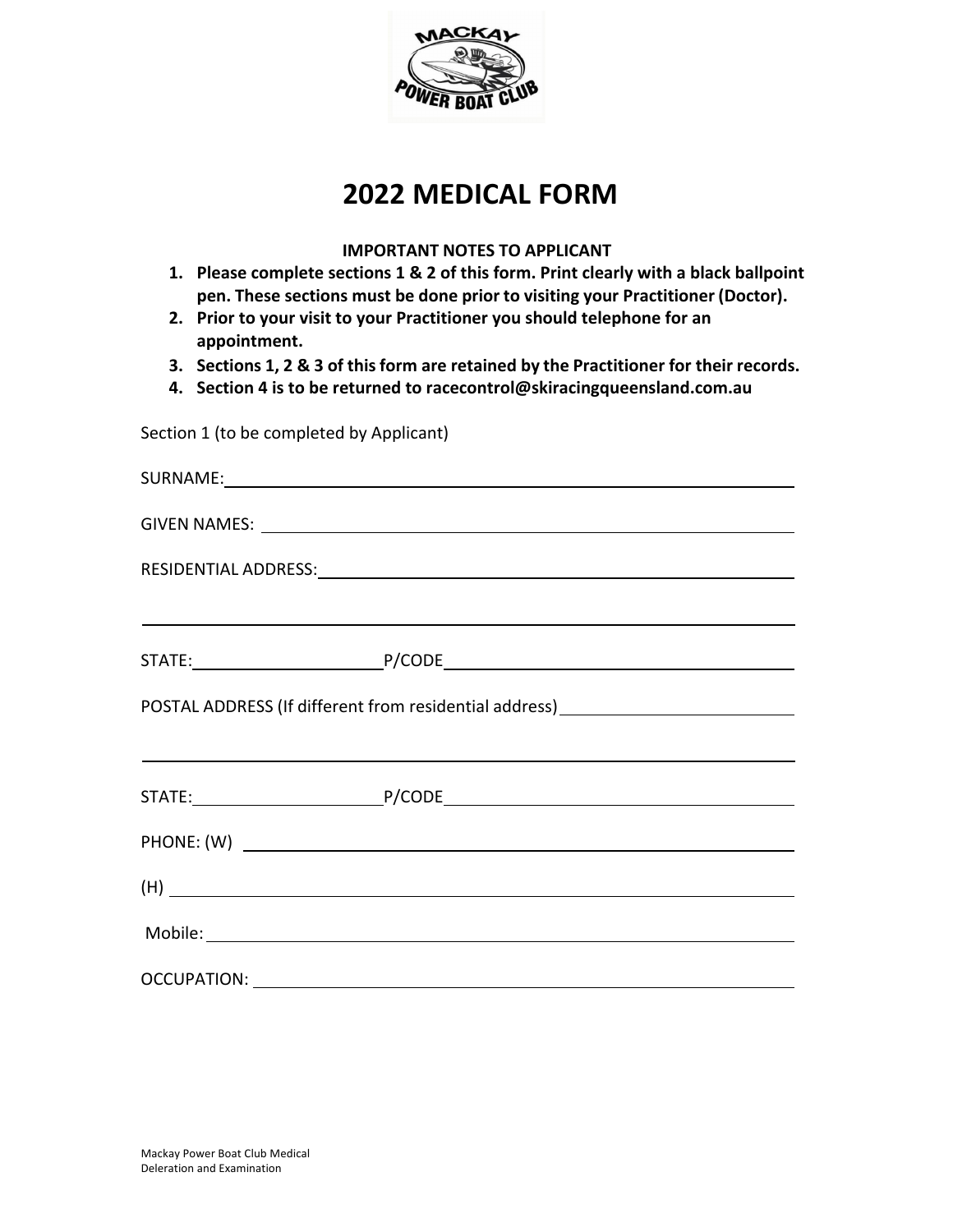

# **SECTION 2(to be completed by Applicant)**

| <b>STATEMENT BY APPLICANT</b>                          | <b>Please tick</b> | Yes | No |
|--------------------------------------------------------|--------------------|-----|----|
| a) Do you, at present, have any disease or disability? |                    |     |    |

Have you ever suffered from:

| b) Anxiety State. Depression or any nervous or mental disorder? |  |
|-----------------------------------------------------------------|--|
| c) Headaches - recurrent or severe?                             |  |
| d) Epilepsy, fits, turns or blackouts?                          |  |
| e) Fainting, giddiness or dizziness?                            |  |
| f) Head injury or concussion?                                   |  |
| g) TB, Bronchitis, Asthma or Pneumonia?                         |  |
| h) Rheumatic Fever or heart disease?                            |  |
| i) Indigestion, gastric or duodenal ulcer?                      |  |
| j) Kidney or bladder trouble?                                   |  |
| k) Diabetes?                                                    |  |
| I) Anemia or other blood disorder?                              |  |
| m) Jaundice, hepatitis or glandular fever?                      |  |
| n) Noises in ear, earache or discharge?                         |  |
| o) Chronic sinus trouble?                                       |  |
| p) Any surgical operation?                                      |  |
| q) Any fracture or broken bones?                                |  |
| r) Any illness or injury not mentioned?                         |  |
| s) Wear glasses or contact lenses?                              |  |
| t) Take any tablets, injections or other form of medication?    |  |

For each 'Yes' answer, please provide full details (including dates where applicable) in space below:

**Note: if there is not enough space here, please attach an additional page with the details.**

### **Section 3 - Declaration to be completed by Applicant**

I,..............................................hereby declare that I have carefully considered my answers to the questions above, and that to the best of my knowledge that they are complete and correct and I have not withheld any information or made any misleading statement. Furthermore, I declare that, should I sustain any accident or injury, or should any of the above answers not continue to apply throughout the currency of any licence issued to me on the basis of this medical examination, I agree to immediately surrender such licence to Mackay Power Boat Club and agree to submit myself for a further medical examination. I authorise the Medical Assessor, or his/her representative to obtain relevant clinical records, X-rays and pathology reports from any hospital or medical practitioner that I have previously attended. If a female applicant, I agree to abstain from exercising the privileges of this licence in the last four (4) months of pregnancy.

**Date: CONSIDER SIGNATURE** Signature of Applicant **CONSIDER ALCONST** 

#### **Witness - Practitioner**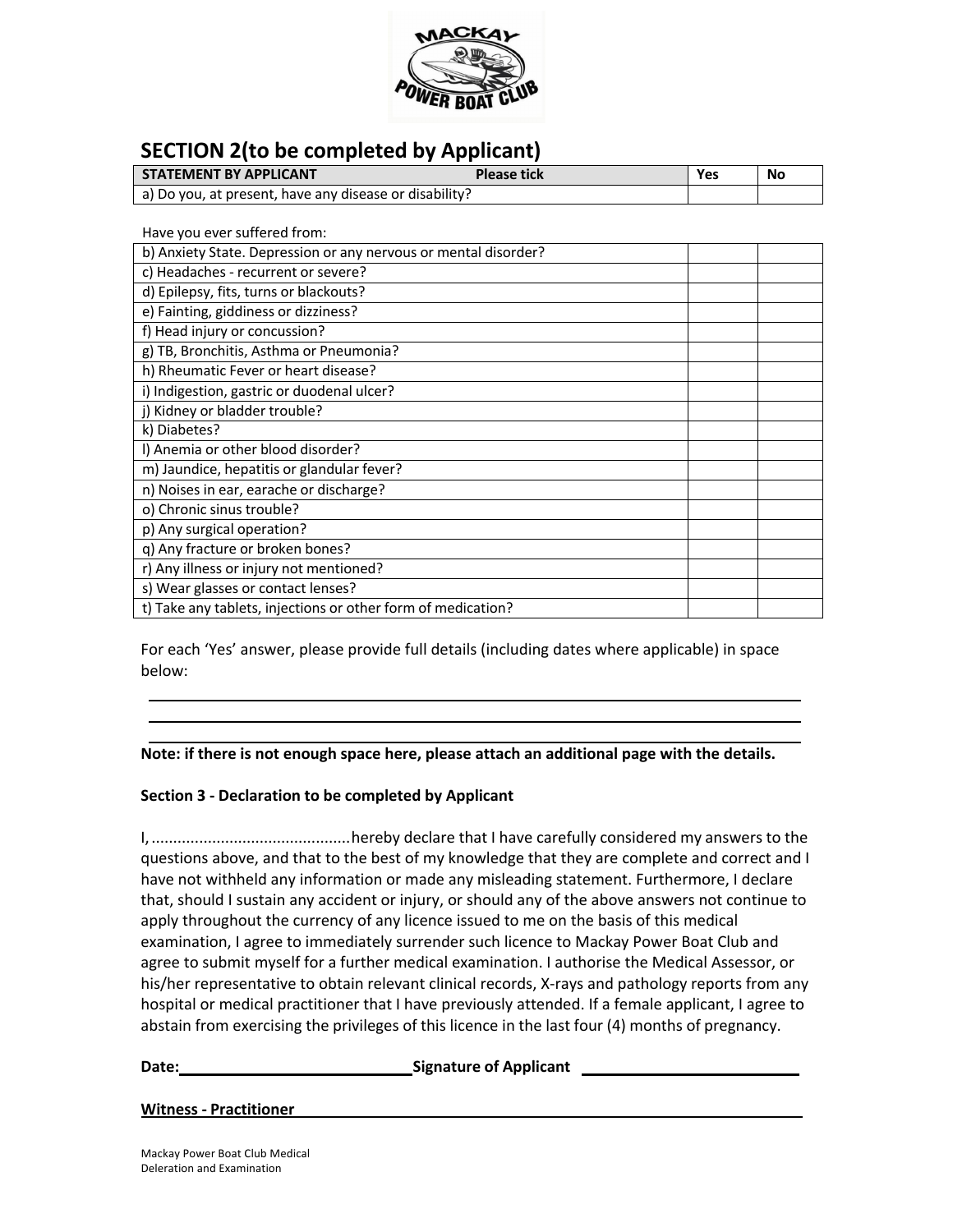

# **SECTION 3 Examination By Medical Examiner**

**AGE HEIGHT WEIGHT**

**PULSE RATE BLOOD PRESSURE**

|                                     | <b>Tick Answers</b> |        |
|-------------------------------------|---------------------|--------|
| <b>CARDIVASCULAR SYSTEM</b>         | Norm                | Abnorm |
| <b>Heart Size</b>                   |                     |        |
| <b>Heart Sounds</b>                 |                     |        |
| <b>Murmurs</b>                      |                     |        |
| ECG (if required)                   |                     |        |
|                                     |                     |        |
| <b>RESPIRATORY SYSTEM</b>           |                     |        |
| Air Entry                           |                     |        |
| <b>Breath Sounds</b>                |                     |        |
| Accompaniments                      |                     |        |
|                                     |                     |        |
| <b>ABDOMEN</b>                      |                     |        |
| Viscera                             |                     |        |
| Hernia orifices                     |                     |        |
|                                     |                     |        |
| <b>ENT &amp; VESTIBULAR SYSTEMS</b> |                     |        |
| Tympana                             |                     |        |
| Nystagmu                            |                     |        |
| <b>Sharpened Rhomberg</b>           |                     |        |

|                               | <b>Tick Answers</b> |        |
|-------------------------------|---------------------|--------|
| <b>CENTRAL NERVOUS SYSTEM</b> | Norm                | Abnorm |
| Intellect                     |                     |        |
| Deep reflexes                 |                     |        |
| co-ordination                 |                     |        |
|                               |                     |        |
| <b>LIMBS</b>                  |                     |        |
| Deformity                     |                     |        |
| Range of joint movement       |                     |        |
|                               |                     |        |
|                               |                     |        |
| <b>URINE</b>                  |                     |        |
| Protein                       |                     |        |
| Glucose                       |                     |        |
|                               |                     |        |
| <b>VISUAL SYSTEM</b>          |                     |        |
| Eyes - any abnormality        |                     |        |
| General inspection            |                     |        |
| Eye movements, cover          |                     |        |
| test                          |                     |        |
| Fields, Confrontation test    |                     |        |

### **VISUAL ACTIVITY**

| <b>NATURAL SIGHT</b> | Right | Left    |
|----------------------|-------|---------|
|                      | ь     | ∽<br>ь, |

| WITH CORRECTION SPECTACLES /<br>  CONTACT LENSES | Right | Left |
|--------------------------------------------------|-------|------|
|                                                  |       | ь    |